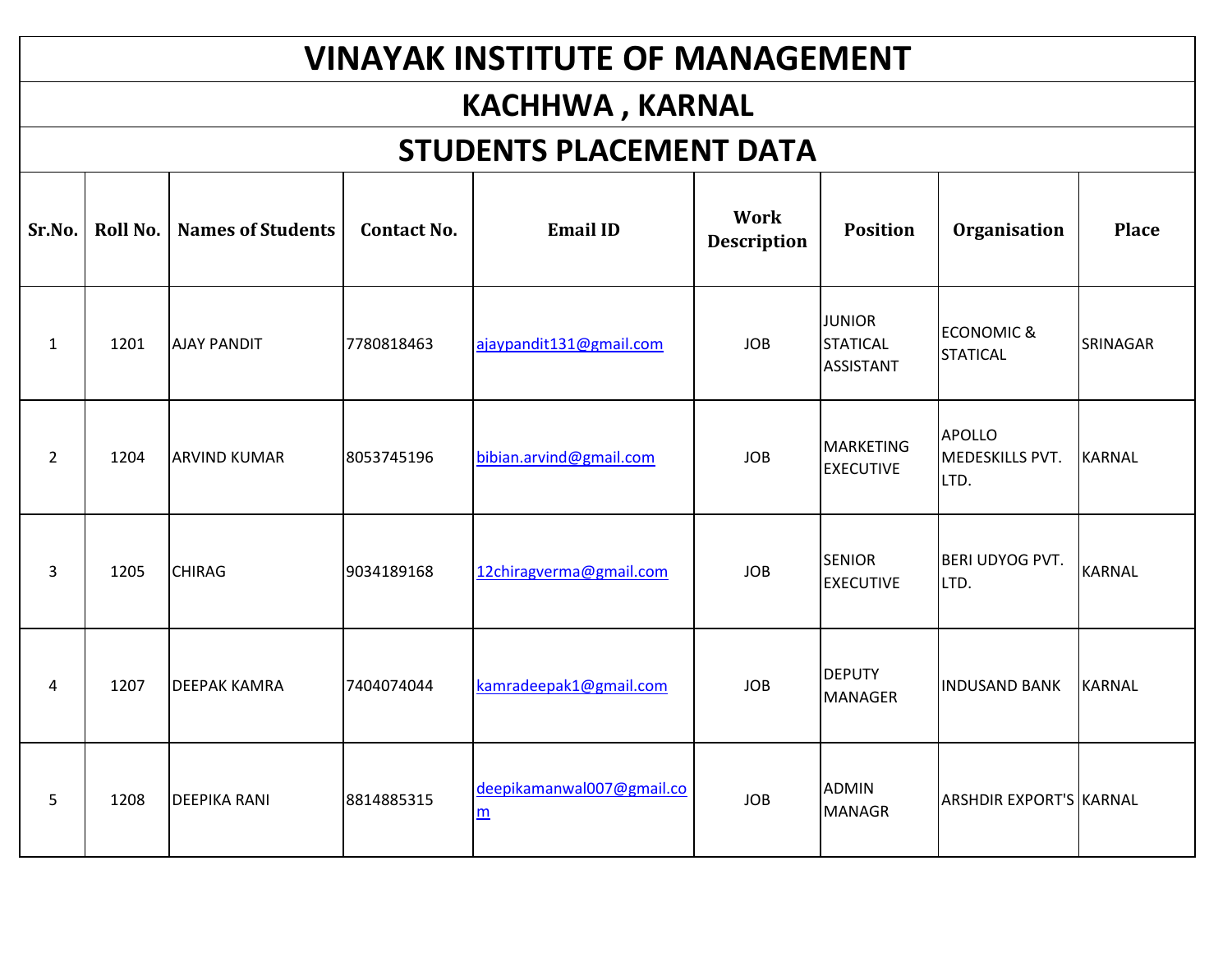| 6              | 1216 | <b>JYOTI DEVI</b>      | 8708189726 | jyotisandhu919@gmail.com        | <b>JOB</b> | SDM(CAM)                         | <b>HDFC LIFE</b><br><b>INSURANCE</b> | <b>KARNAL</b>    |
|----------------|------|------------------------|------------|---------------------------------|------------|----------------------------------|--------------------------------------|------------------|
| $\overline{7}$ | 1224 | <b>RITU RANI</b>       | 8816870414 | amit.india@outlook.in           | <b>JOB</b> | <b>ASSISTANT</b><br>PROF.        | <b>VINAYAK INST. OF</b><br>MGT.      | <b>KACHHWA</b>   |
| 8              | 1225 | <b>MONIKA CHAUHAN</b>  | 8295431182 | monikarana446@gmail.com         | <b>JOB</b> | <b>SALES</b><br><b>EXECUTIVE</b> | <b>INDIA LAND</b>                    | <b>GURUGRAM</b>  |
| 9              | 1226 | <b>NEELAM</b>          | 7015193064 | neelamkotyan1997@gmail.co<br>m  | <b>JOB</b> | <b>TEACHER</b>                   | S.P.S                                | <b>TARAORI</b>   |
| 10             | 1235 | PRIYANKA DEVI          | 9812173590 | prinka.dindyal@gmail.com        | <b>JOB</b> | INST.                            | <b>VINAYAK PRIVATE</b><br><b>ITI</b> | <b>KACHHWA</b>   |
| 11             | 1239 | <b>RAMAN KUMAR JHA</b> | 9996077543 | 1995ramankumarjha@gmail.c<br>om | <b>JOB</b> | <b>ACCOUNTANT</b>                | <b>BIHAR GRAM</b><br>PANCHYAT        | <b>DARBHANGA</b> |
| 12             | 1240 | <b>RASHMI</b>          | 9138333370 | rkhrera.14@gmail.com            | <b>JOB</b> | <b>SALES</b><br><b>EXECUTIVE</b> | <b>STAR WAYY</b><br><b>TRAVEL</b>    | <b>KARNAL</b>    |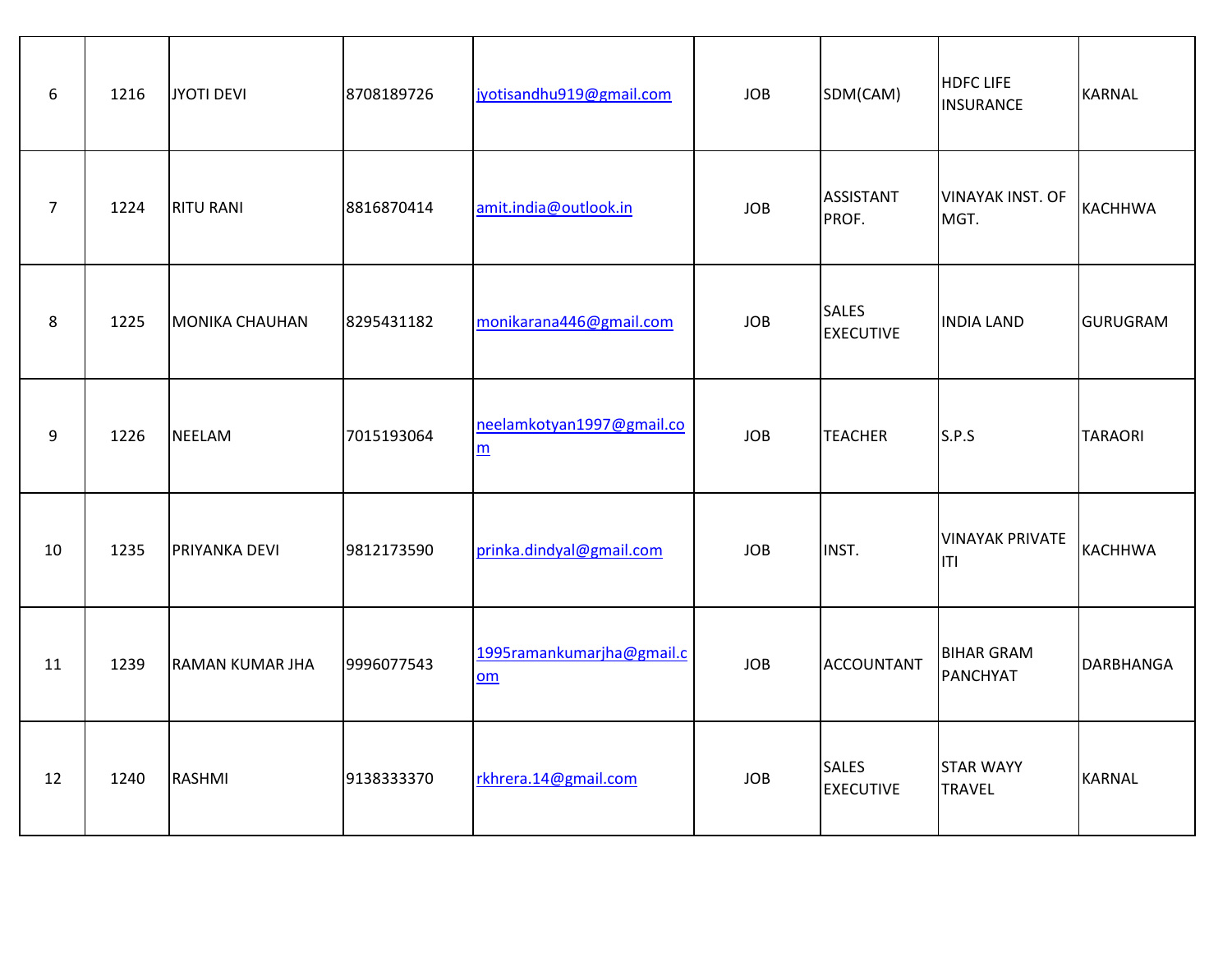| 13 | 1246 | <b>SHABNAM MIRZA</b>  | 9729755781 | shabnammirza04@gmail.com                     | <b>JOB</b> | <b>COMPUTER</b><br><b>OPERATOR</b>    | <b>D.C OFFICE</b>                                      | <b>KARNAL</b>  |
|----|------|-----------------------|------------|----------------------------------------------|------------|---------------------------------------|--------------------------------------------------------|----------------|
| 14 | 1249 | <b>SONAM SACHDEVA</b> | 8950189228 | sonamsachdeva33@gmail.co<br>m                | <b>JOB</b> | <b>ASSISTANT</b><br>PROF.             | VINAYAK INST. OF<br>MGT.                               | <b>KACHHWA</b> |
| 15 | 1254 | <b>VIKRAM SINGH</b>   | 9991339887 | vikramsinghbhatti26@gmail.c<br>om            | <b>JOB</b> | <b>MARKETING</b><br><b>EXECUTIVE</b>  | <b>APOLLO</b><br>MEDESKILLS PVT.<br>LTD.               | <b>KARNAL</b>  |
| 16 | 1259 | <b>PARVESH KAMBOJ</b> | 9991155682 | kamboj.ashu12345@gmail.co<br>$\underline{m}$ | <b>JOB</b> | <b>COLLECTION</b><br><b>OFFICER</b>   | <b>INDIABULLS</b><br><b>CONSUMER</b><br><b>FINANCE</b> | <b>KARNAL</b>  |
| 17 | 1260 | <b>SHAHID KHAN</b>    | 9728957509 | shahidkhan1774@gmail.c om                    | <b>JOB</b> | <b>MARKETING</b><br><b>EXECUTIVE</b>  | <b>APOLLO</b><br>MEDESKILLS PVT.<br>LTD.               | <b>KARNAL</b>  |
| 18 | 1105 | <b>ANKIT BAJAJ</b>    | 7015829142 | bajaja1993@gmail.com                         | <b>JOB</b> | <b>RELATIONSHIP</b><br><b>MANAGER</b> | <b>TATA CAPITAL</b>                                    | <b>KARNAL</b>  |
| 19 | 1113 | <b>GURLAL SINGH</b>   | 8059873500 | gurlalsandhu2345@gmail.com                   | <b>JOB</b> | H.B.L                                 | <b>HDB FINANCIAL</b><br><b>SERVICE</b>                 | <b>ASSANDH</b> |